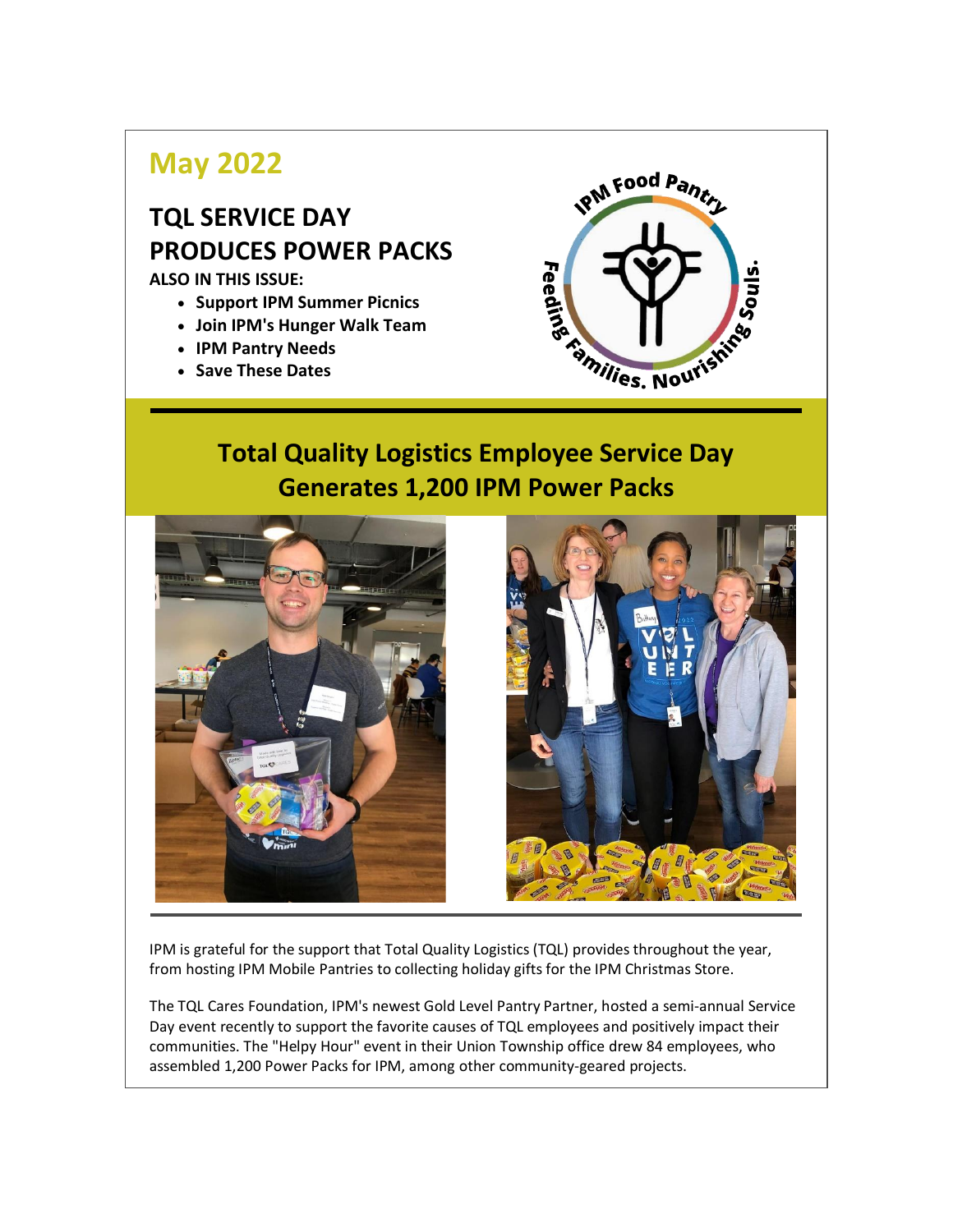IPM's Pantry Partner corporate sponsorship program provides annual support of IPM's mission of feeding families and nourishing souls. For Pantry Partner information, please contact Tara Fisher-Dill, IPM Community Relations and Volunteer Manager, at **[tara@interparish.org](mailto:tara@interparish.org)**[.](mailto:jess@interparish.org)



"It's humbling to be able to serve those less fortunate. I am grateful to be in the position to help people experiencing homelessness or joblessness, fighting an illness or overcoming a natural disaster, and I look forward to the volunteer events that the Cares team organizes." - TQL Employee/"Helpy Hour" Volunteer

"Addressing food insecurity is one of the pillars of giving that we focus on, and we do our best to support local organizations that align with these efforts. It is always a pleasure to work with IPM and their team!" — Brittany Long, Corporate Giving Specialist, TQL

### **Please Join Us for IPM Summer Picnics**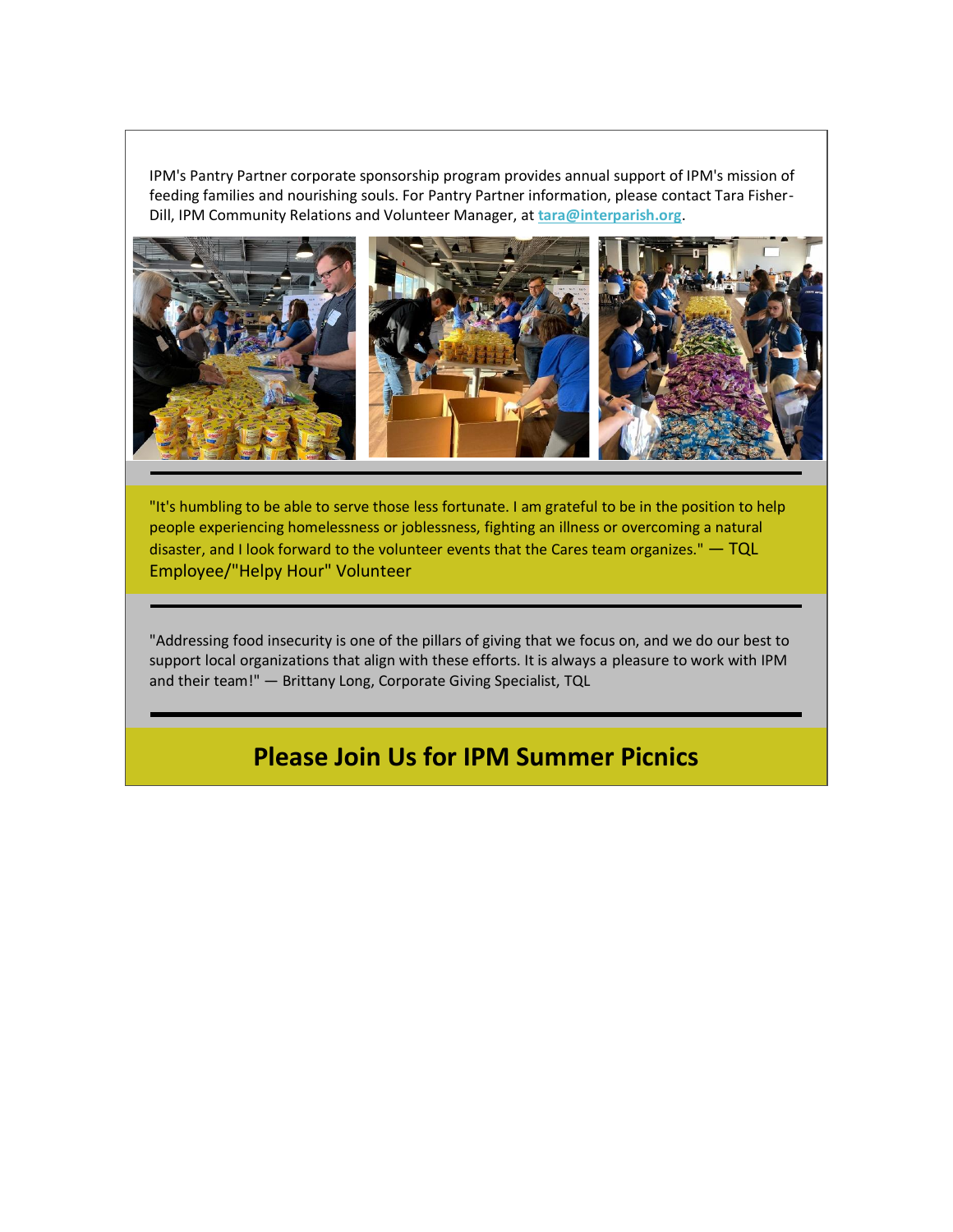

It's almost Summer Picnic season! IPM Food Pantry will once again be hosting Summer Picnics during Drive-Through Pantries at both our Newtown and Amelia locations, and we're seeking community partner sponsors.

In Newtown, we will hold "Tasty Tuesdays" from 10 a.m. to noon every week in June. In Amelia, "Hot Food Fridays" will be held 10 a.m. to noon every week in July. We will be handing out hamburgers or hotdogs to our clients, along with chips, a cookie and bottled water. Additionally, we plan to include an inspirational item such as a seedling/plant with care instructions or an uplifting quote attached to a flower.

#### **Here are two ways you can sponsor an IPM Summer Picnic:**

- \$500 donation for food and supplies and/or
- Provide volunteers to grill, serve and clean up.

For sign-up information, click here: **[IPM Summer Picnics](https://www.interparish.org/wp-content/uploads/2022/05/2022-Summer-Picnics-6.pdf)**.

## **Walk This Way: Here's the Scoop on Participating in IPM's Hunger Walk Team**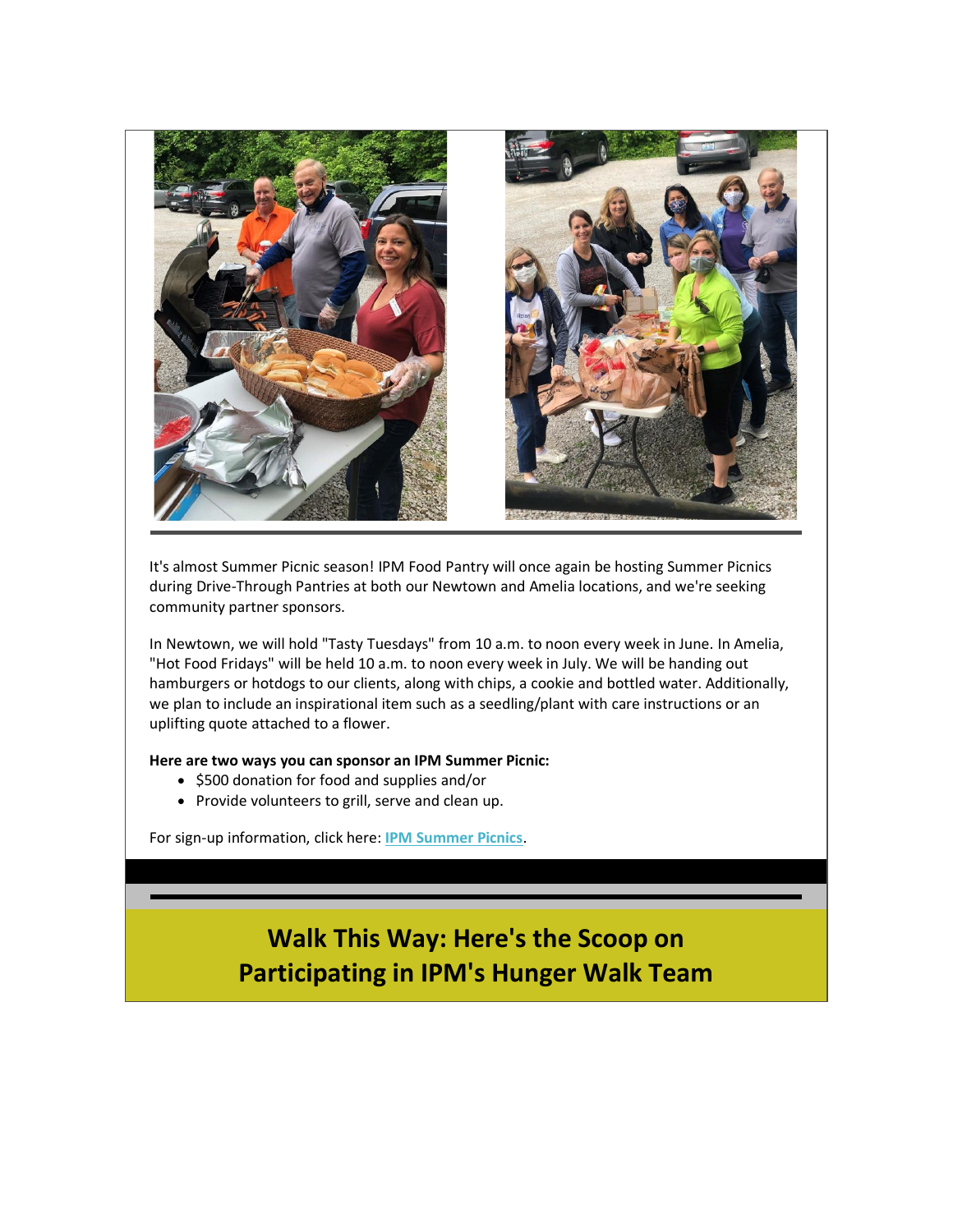

The Freestore Foodbank's 19th annual Hunger Walk & 5K Run is returning as an in-person event this year, and IPM Food Pantry will be there with running/walking shoes on!

**This year's goal that we've set to beat: \$1,000.** Here are two ways to support IPM's 2022 Team:

- **Join IPM's 2022 Team** (you can walk or run) by clicking this **[LINK](https://secure3.convio.net/fsfb/site/TR/HungerWalk/2022_Hunger_Walk?pg=team&fr_id=1460&team_id=12330)** and then clicking on "JOIN TEAM" to fill out the form.
- **Support our efforts with a tax-deductible donation** to the same **[LINK](https://secure3.convio.net/fsfb/site/TR/HungerWalk/2022_Hunger_Walk?pg=team&fr_id=1460&team_id=12330)**, which goes directly to IPM Food Pantry to help us buy food from the Freestore Foodbank.

**One hundred percent** of your registration fee/donations will be given to IPM.

### **IPM Collection Drive Needs**

Here are the current most-needed items to fill IPM Food Pantry's shelves for our clients:

- Cereal
- Granola bars
- Peanut butter crackers
- Onion soup mix
- Shaving cream

Please bring donations to our Newtown Pantry from 11 a.m.-2 p.m. Monday-Wednesday; Amelia Pantry from noon-4 p.m. Thursday-Friday.

We so appreciate your generosity!



### **Save These Dates!**

Happy Memorial Day!

**IPM FOOD PANTRY WILL BE CLOSED ON MONDAY, MAY 30, FOR MEMORIAL DAY.**

**DRIVE-THROUGH PANTRIES:**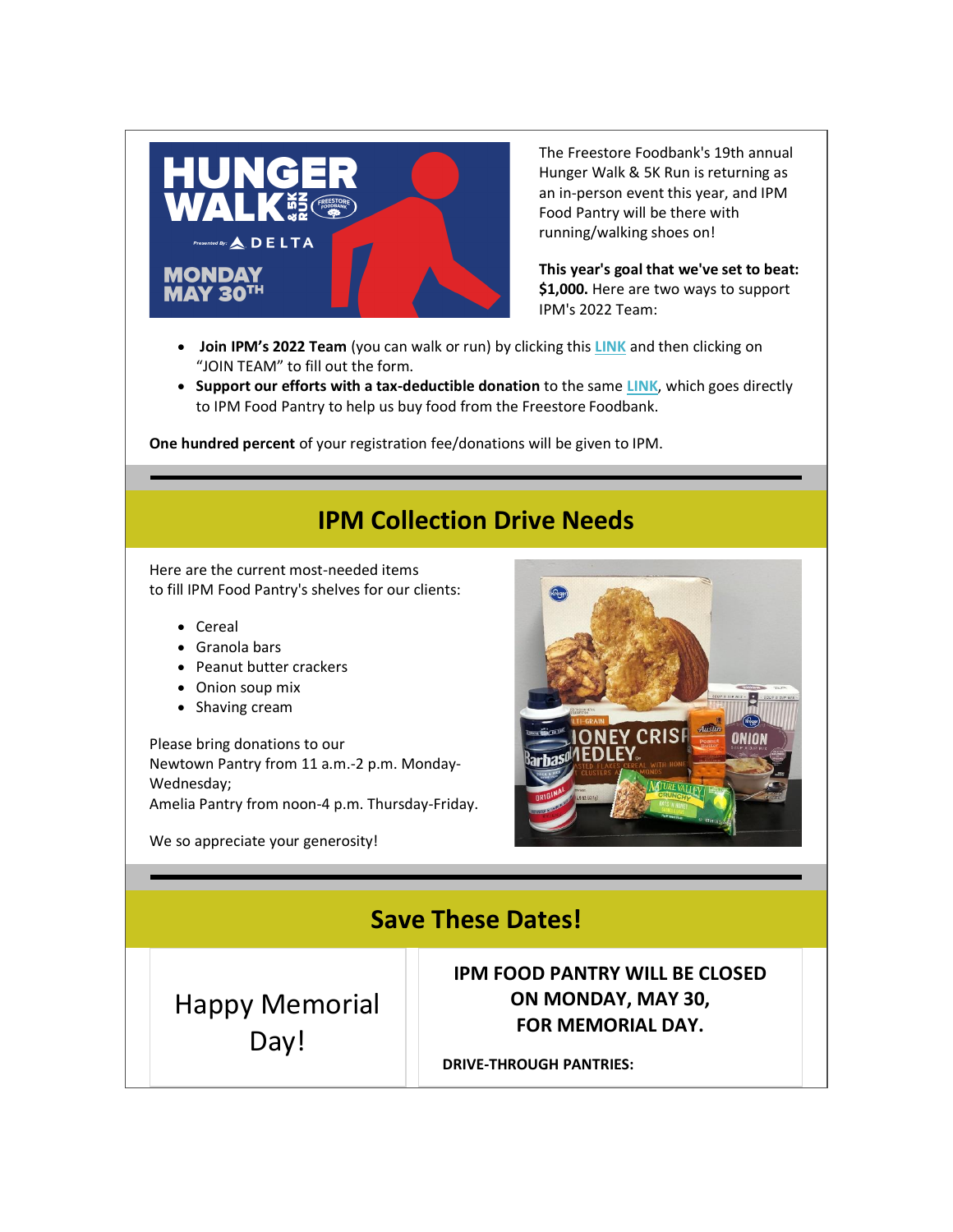

- **10 a.m.-noon Saturday, May 7:** Bridgeway Riverside Church, 30 Wells St., Moscow, 45153.
- **10 a.m.-noon Saturday, May 14:** Mt. Orab Mobile, 212 Church St., Mt. Orab, 45154.
- **10 a.m.-noon Friday, May 20:** Goshen Library, 6678 Ohio 132, Goshen, 45122.

#### **SUMMER BREAK MOBILE PANTRIES:**

- **10 a.m.-noon Wednesday, June 1:** William C. Bick Elementary School, 101 Fossyl Dr., Bethel, 45106.
- **10 a.m.-noon Wednesday, June 8:** Clermont Northeastern Preschool, 463 S. Broadway, Owensville, 45160.

**HUNGER WALK & 5K RUN**, Freestore Foodbank fundraiser, **Monday, May 30**. **See IPM Team details above.**





## **IPM Thanks Our Pantry Partners for Ongoing Support!**